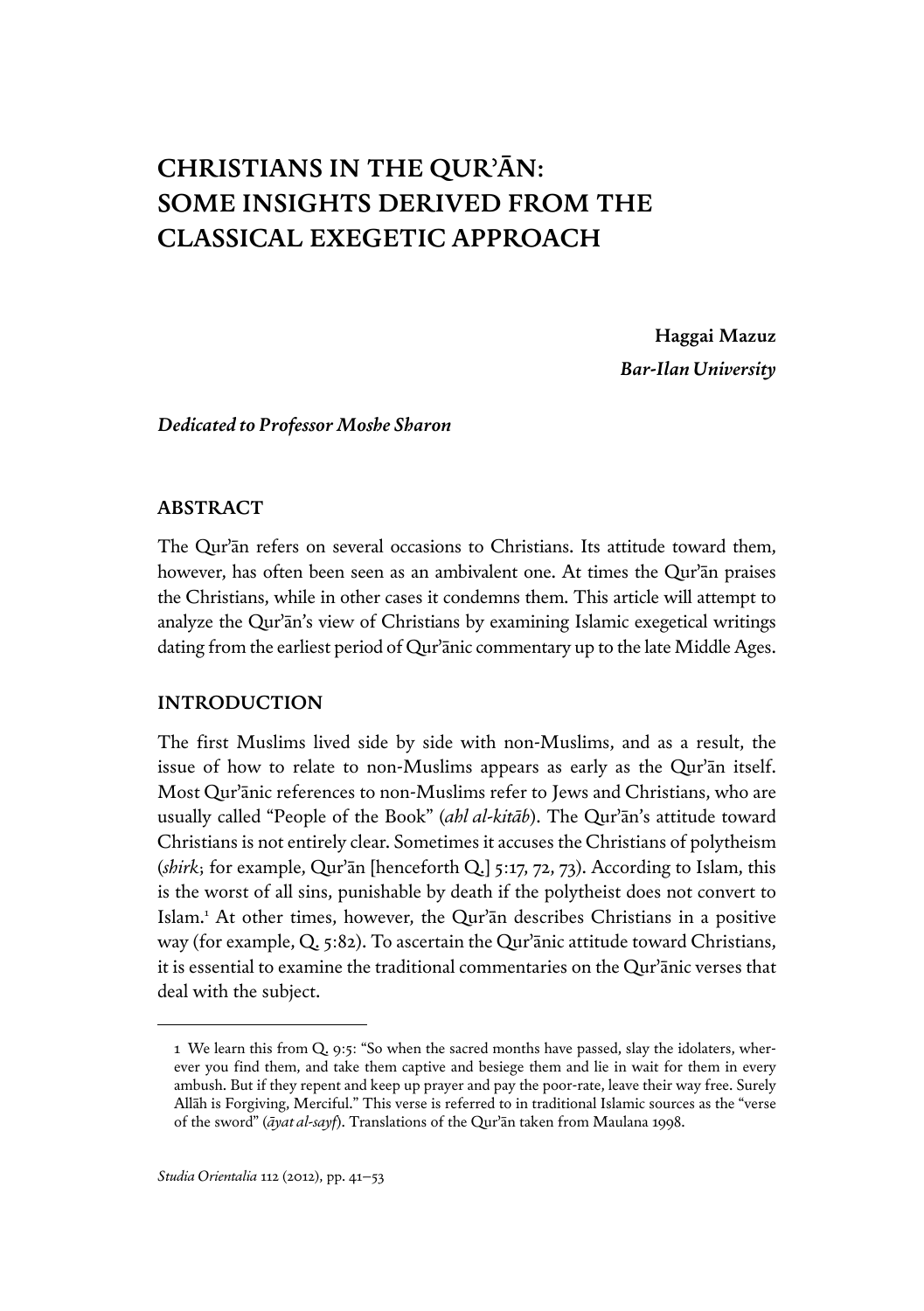To the best of my knowledge, Jane Dammen McAuliffe (1991) is the only modern scholar who has researched the issue of Christians in the Islamic exegetical tradition.2 In her book, *Qur*ʾ*ānic Christians: An Analysis of classical and modern exegesis*, McAuliffe (1991: 2–9) has divided most of the verses that deal with Christians into seven separate groups.

As we shall see, the Qurʾānic commentators tended to refer to two separate Christian groups that interacted with the early Muslim community. The first group is the Abyssinian Christians and the second is the Christians of Najrān, a region in Southwest Arabia. McAuliffe deals extensively with the Abyssinian Christians and their ruler, but largely neglects the Najrānites. This is unfortunate because, as we shall show, the Najrānites played an important role in the traditional Qurʾānic commentaries and were seen, in a sense, as the antithesis of the Abyssinians.

In this article, I intend to examine the classical Qurʾānic exegetic approach of Christians in the commentaries of prominent and authoritative clerics, beginning with ʿAbd Allāh b. ʿAbbās (d. 688 ce), known as the father of Qurʾānic commentary, and continuing through the *tābi*ʿ*ūn* (the second generation of Muslim authorities) and *tābi*ʿ*ū tābi*ʿ*īn* (the third generation of Muslim authorities), up until the major clerics of the mediaeval period such as al-Ṭabarī and al-Qurṭubī. In this way, I hope also to reconstruct the traditional Islamic narrative behind the Qurʾānic references to Christians.

My division of the verses that deal with Christians is different from McAuliffe's version. Furthermore, I will discuss several verses that she does not mention (in particular, the verses that are critical of Christians). In fact, McAuliffe does not mention most of the verses discussed in this article. I have chosen to divide the verses that deal with Christians into two categories: those that criticize the Christians and those that praise them.3

#### **VERSES THAT CRITICIZE THE CHRISTIANS**

The first reference to Christians in the Qurʾān is indirect. It appears in the seventh verse of the first chapter (Q. 1:7): "Not those for whom Allāh has felt wrath (*al-maghḍūb* ʿ*alayhim*) and not those who went astray (*al-ḍāllīn*)." There are several traditions (*ḥadīth*) in which Muḥammad's Companions (*ṣaḥāba*) ask him to explain the meaning of the words "those who went astray". He answers:

<sup>2</sup> Besides McAuliffe's book, there are two studies worthy of mention: Charfi 1980 and Ayoub 1997. Although they do not discuss precisely the same subject as McAuliffe, they come close to doing so.

<sup>3</sup> McAuliffe devotes the seventh chapter of her book to the verses that praise Christians, but her discussion of them has a very different character than mine.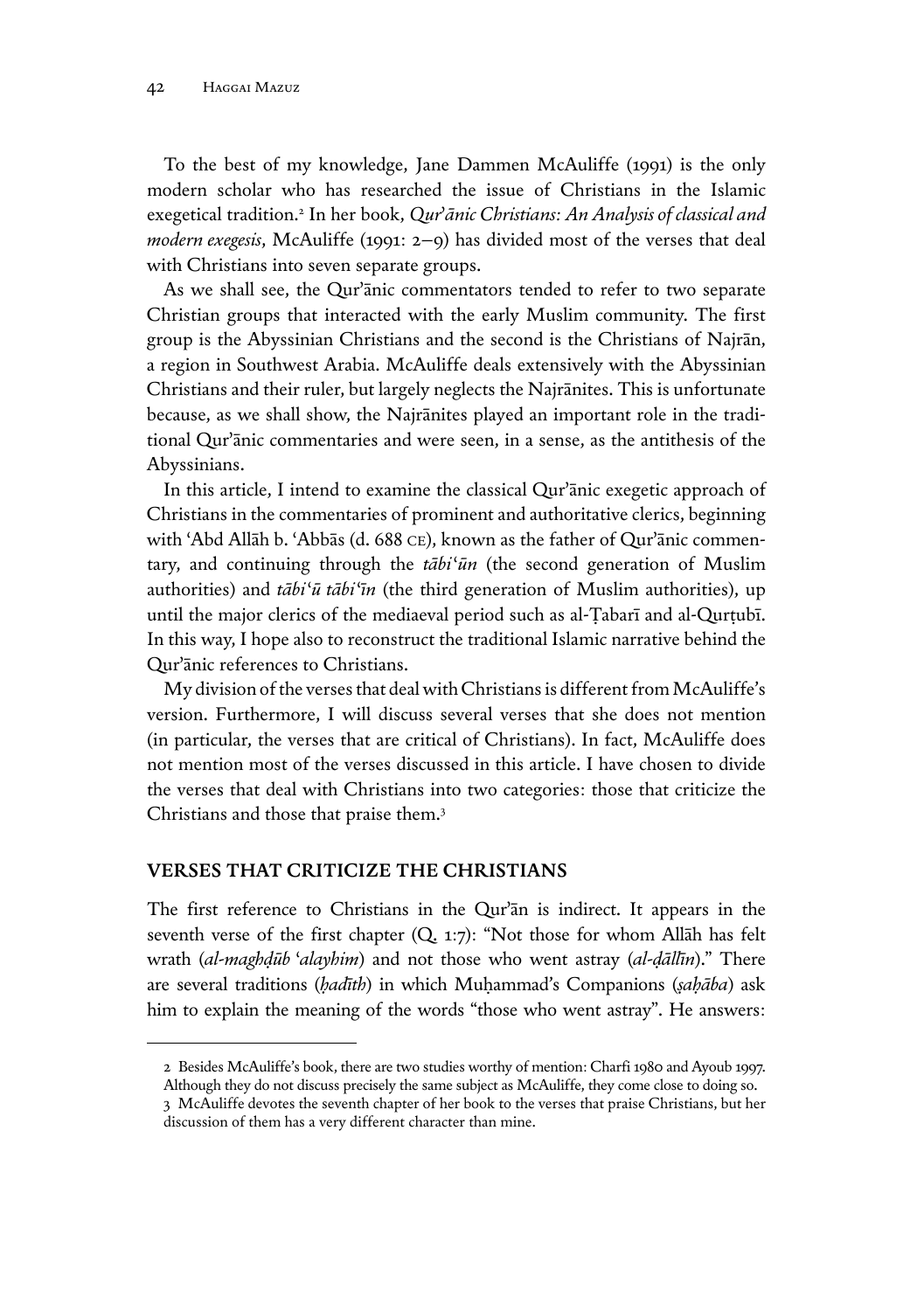"These are the Christians (*hum al-naṣārā*)." Early Qurʾānic commentators such as Ibn ʿAbbās, Mujāhid b. Jabr al-Makkī (d. 722 ce), and Rabīʿ b. Abī ʿAbd al-Raḥmān (d. 753 ce) interpreted Q. 1:7 based on these traditions (al-Ṭabarī 1971 I: 194), and the later commentators did the same (see, for example, al-Māwardī 1982 I: 59; al-Zamakhsharī 1948 I: 3; al-Bayḍāwī 1968 I: 2; al-Maḥallī & al-Suyūṭī 2004: 10).

While the treatment of Christians in this verse is relatively mild, quite the opposite attitude is taken toward the Jews, who are referred to as "those for whom Allāh has felt wrath". In his commentary on Q. 1:7, ʿAlī b. Muḥammad b. Ḥabīb al-Māwardī (d. 1058 ce) wrote that this is because the Jews were more hostile (*li-annahum ashadd* ʿ*adāwa*) toward the Muslims. Al-Māwardī (1982 I: 60) based this interpretation on Q. 5:82: "Thou wilt certainly find the most violent of people in enmity against the believers to be the Jews and the idolaters", a verse that will be discussed extensively in the next section of this article.

Q. 5:77 also mentions those "who went astray". The verse reads:

Say: O People of the Book, exaggerate not in the matter of your religion unjustly, and follow not the low desires of people who went astray before and led many astray, and went astray from the right path.

The term "People of the Book" is generally used to refer to Jews and Christians; the "Book" in question being the Torah received by the Jews and the Gospel received by the Christians (Friedmann 2003: 59; McAuliffe 1991: 3). According to Ibn ʿAbbās, however, Q. 5:77 refers specifically to the Christians of Najrān:

Say: O People of the Book [i.e. the people of Najrān], exaggerate not in the matter of your religion unjustly, and follow not the low desires of people who went astray before [these are their leaders] and led [they] many astray, and went astray from the right path. (Ibn Abī Ṭalḥa 1991: 105)

Who are the "people of Najrān"? According to the *Sīra* of ʿAbd al-Malik Ibn Hishām (d. 833 ce), a Najrānite delegation arrived at Medina in 632 ce in order to meet Muḥammad and investigate Islam. The delegation consisted of the fourteen most respected people of Najrān, as well as three units of honor guards. The delegation was led by al-ʿĀqib (called ʿAbd al-Masīḥ; Ar. 'the servant of the Messiah') and their bishop (*usquf*), al-Ḥārith b. ʿAlqama.

When the Najrānites came to Medina they wore mantles of silk and rings of gold. They entered Muḥammad's mosque and prayed towards the east. After they prayed, they greeted Muḥammad. When he refused to talk to them, ʿAlī b. Abī Ṭālib (d. 661 ce) told the Najrānites that Muḥammad had done so because of their decorated clothes and recommended that they change them. After they did this, the Najrānites came back to the mosque and met Muḥammad again. Muḥammad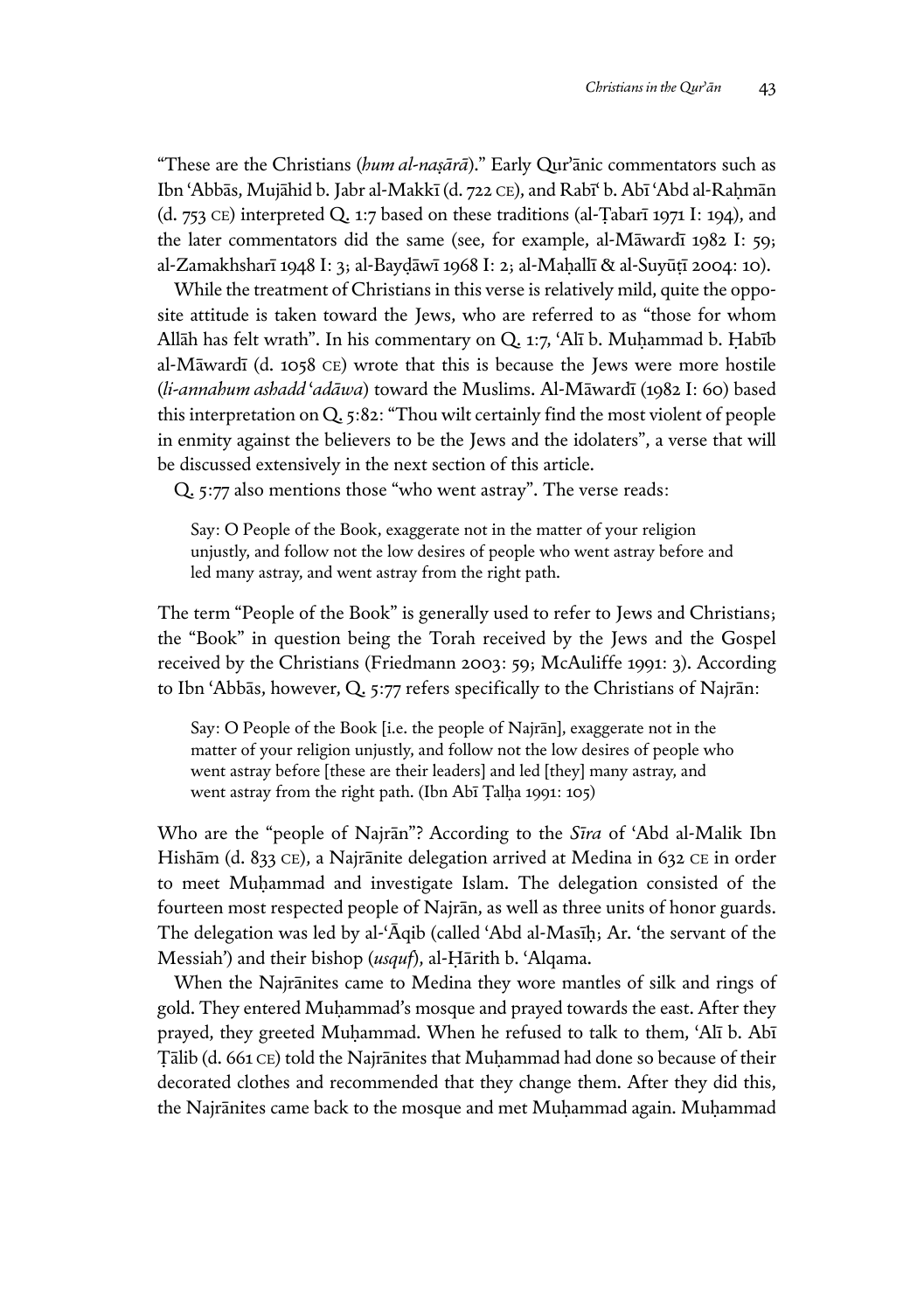told them: "By Allāh! When you came to me the first time, the devil was among you and he wore the same clothes as you wear and thus I did not look at you."4

The question of Jesus's nature was a controversial issue between Muslims and Christians. Muslims acknowledged Jesus as a prophet and the Messiah, but not as the son of God or God himself.<sup>5</sup> The Najrānite leaders asked Muḥammad, "O Muḥammad! Who is the father (of Jesus) (*man abūhu yā Muḥammad*)?" According to Islamic tradition, Muḥammad then revealed the following verses (Ibn Hishām 1937 II: 204–207):

The likeness of Jesus with Allāh is truly as the likeness of Adam. He created him from dust, then said to him, "Be", and he was. [This is] the truth from thy Lord, so be not of the disputers.  $(Q, 3:59-60)^6$ 

Muhammad called on the Najrānites to convert to Islam but they refused and argued at length with him about his religion and its veracity. Because these arguments did not change their minds, Muḥammad revealed the following verse:

Whoever then disputes with thee in this matter after the knowledge that has come to thee, say: "Come! Let us call our sons and your sons and our women and your women and our people and your people, then let us be earnest in prayer, and invoke the curse of Allāh on the liars." (Q. 3:61)

According to Islamic tradition, Allāh ordered Muḥammad to dare the Najrānites to undergo the ceremony of *mubāhala* (lit. 'mutual imprecation'), in which two disagreeing parties take an oath in the name of God. The one on the side of justice stays alive and the other side is taken (i.e. killed) by God (Ibn Saʿd 1995 I: 692–693; on *mubāhala*, see also Massignon 1955; *EI2*, s.v. Mubāhala (W. Schmucker)). Each side must choose five people to participate in the ceremony. Muḥammad chose his daughter Fāṭima, ʿAlī b. Abī Ṭālib, and their sons Ḥasan, and Ḥusayn.<sup>7</sup> The Najrānites, however, became frightened and decided to compromise by accepting a protégé status (*dhimma*) and paying the poll tax (*jizya*) (al-Balādhurī 1957: 87).

<sup>4</sup> In Muḥammad Ibn Saʿd's version of the story in *Kitāb al-Ṭabaqāt al-Kabīr*, the interlocutor was ʿUthmān b. ʿAffān (d. 656 ce) and the devil is not mentioned. See Ibn Saʿd 2001 I: 307.

<sup>5</sup> The Islamic rejection of the Holy Trinity is clearly expressed in Chapter 112 in the Qurʾān: "Say: He, Allāh, is one. Allāh is He upon whom all depends. He begets not, nor is He begotten (*lam yalid wa-lam yūlad*); and none is like Him" (Q. 112:1–4).

<sup>6</sup> The Qurʾān considers Jesus a human being and a prophet like Adam. Both had no human father, but were still human beings created from ashes. For various studies of the Qurʾānic depiction of Jesus and Mary, see McAuliffe 1991: 2, n. 2.

<sup>7</sup> The Shīʿites argue that the fact that Muḥammad chose all the five people from *ahl al-bayt* is proof that ʿAlī b. Abī Ṭālib and his descendents are the rightful successors. They commemorate this occasion once a year on the 24th of *dhū al-ḥijja*.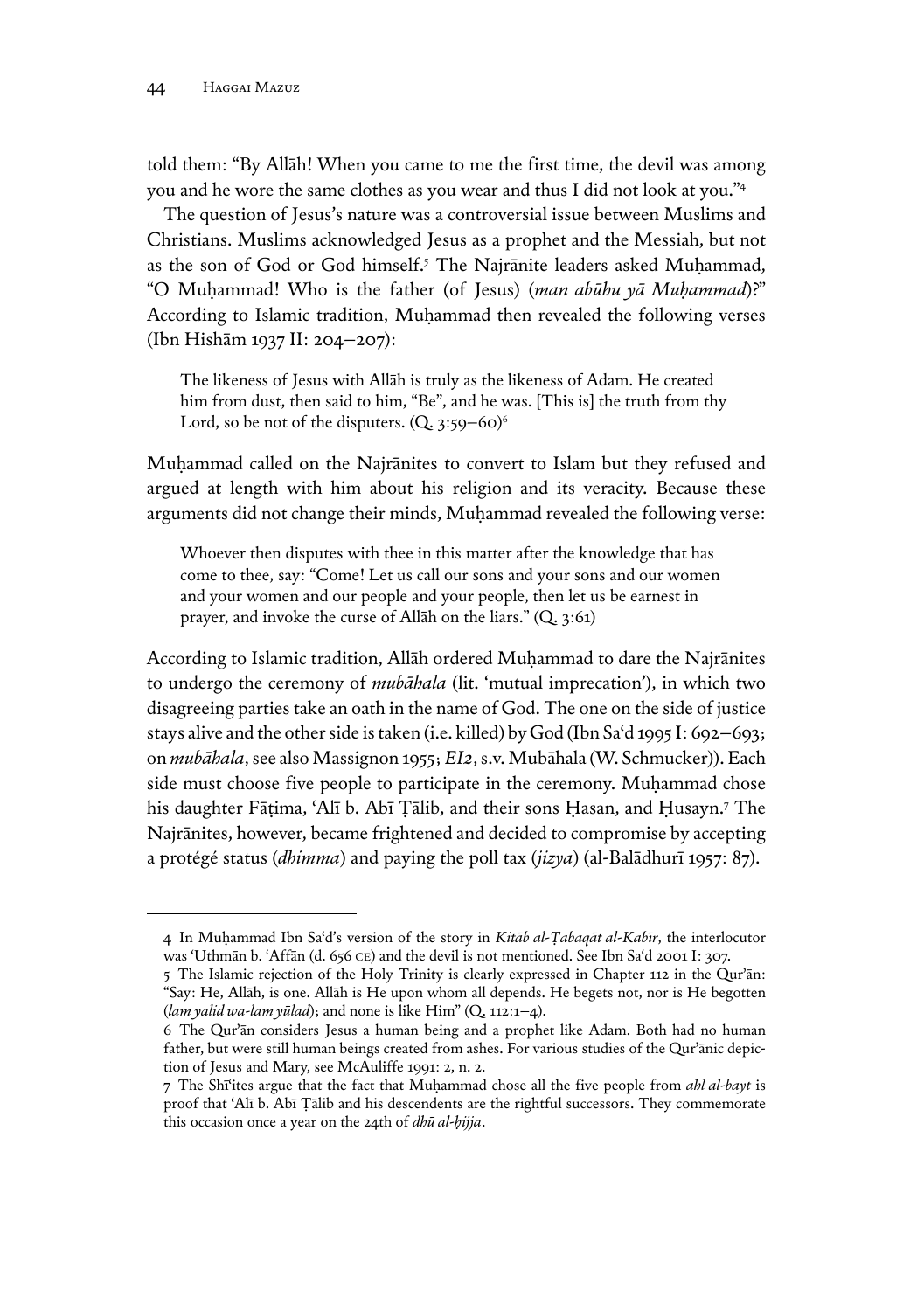One of the most common accusations against the Christians in the Qurʾān is that their belief in the Holy Trinity – the Father, the Son, and the Holy Spirit – constitutes polytheism (*shirk*). Q. 3:64, for example, states:

Say: O People of the Book, come to an equitable word between us and you, that we shall serve none but Allāh and that we shall not associate aught with Him (*wa-lā nushrika bihi shay*ʾ *an*), and that some of us shall not take others for lords besides Allāh.

However, according to Ḥasan al-Baṣrī (d. *c*.728 ce), Ismāʿīl b. ʿAbd al-Raḥmān al-Suddī (d. 745 ce), and ʿAbd al-Raḥmān b. Zayd b. Aslam al-ʿAdawī al-Madanī (d. 798 ce), this verse does not refer to the Trinity but rather demands that the Najrānites stop venerating and worshipping their leaders like gods (al-Qurṭubī 1965 III: 81; al-Māwardī 1982 I: 328).

The Qur'ānic commentators Muhammad b. Jarīr al-Tabarī (d. 923 CE) and Maḥmūd b. ʿUmar al-Zamakhsharī (d. 1144 ce) argued that this verse calls upon the Najrānites to abandon their belief in Jesus as the son of God (al-Ṭabarī 1971 VI: 484; al-Zamakhsharī 1948 I: 314). According to Muḥammad b. ʿUmar al-Rāzī (d. 1210 ce), the verse was revealed because the Najrānites teased Muḥammad by asking him: "O Muḥammad! You want us to say what the Jews said about ʿUzayr (*yā Muḥammad mā turīdu illā an naqūla fīka mā qālat al-Yahūd fī* ʿ*Uzayr*)"8 (al-Rāzī n.d. I: 57), that is, to acknowledge Muḥammad as the son of God, a status reserved for Jesus. According to the Qurʾān, the Jews venerated ʿUzayr as the son of God: "And the Jews say: 'Uzayr is the son of Allāh" (Q. 9:30).<sup>9</sup>

Q. 4:171 repeats the admonition against believing in the Holy Trinity and explicitly adds an assertion of God's uniqueness:

O People of the Book, exceed not the limits in your religion (*lā taghlū fī dīnikūm*) nor speak anything about Allāh, but the truth. The Messiah, Jesus, son of Mary, is only a messenger of Allāh and His word which He communicated to Mary and a mercy from Him. So believe in Allāh and His messengers. And say not, "Three." Desist, it is better for you. Allāh is only one God. Far be it from His glory to have a son.

<sup>8</sup> ʿUzayr is identified by most scholars as Ezra the scribe. Moshe Sharon (2001), however, argues that since the Jews supposedly called ʿUzayr the son of Allāh, it is unlikely that they were Jews but rather a Christian group of some kind. For a summary of the classical attitude toward ʿUzayr, which reviews all the relevant literature, see Lazarus-Yafeh 1986: 359–379; 1992: 50–74.

<sup>9</sup> According to Islamic tradition, the Jews considered Ezra as the son of God because, after Nebuchadnezzar (Bukhtanṣar) destroyed the Temple, he burned the Pentateuch, leaving no one to remember it. The Jews then asked Allāh to return it to them. Allāh heard their prayers and placed the Pentateuch in Ezra's heart so he could recite and teach it to the Jews. See al-Māwardī 1982 II: 129.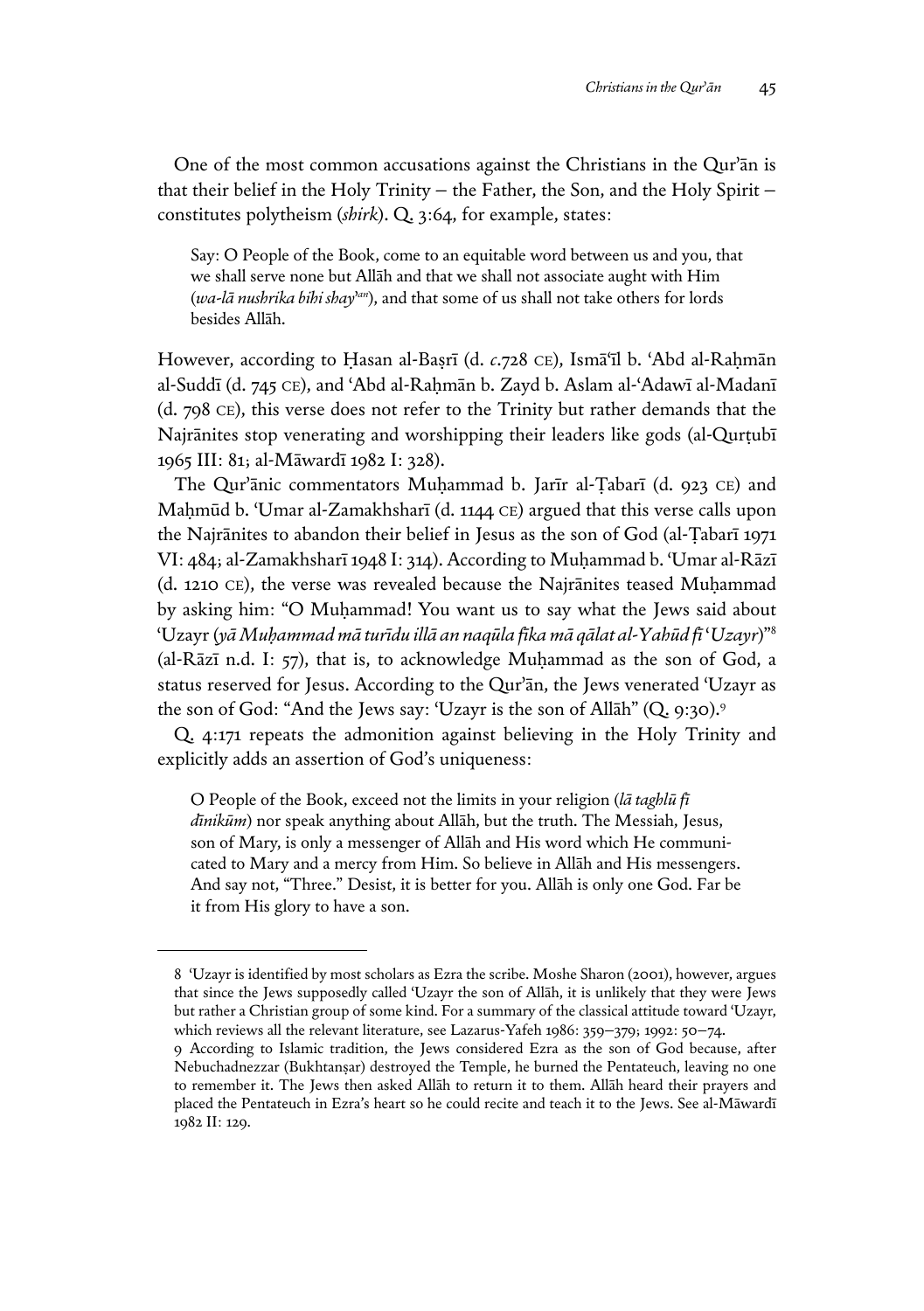The most common opinion among both early and late commentators is that the verse calls on the Christians of Najrān to stop worshipping Jesus as a god (al-Balkhī 2003 I: 273; al-Jawzī 1984 I: 248; al-Māwardī 1982 I: 436). According to Ibn ʿAbbās, however, this verse was directed toward four different Christian sects:

The words "The Messiah, Jesus son of Mary, is only a messenger of Allāh" turns to the Jacobites (*al-Ya*ʿ*qūbiyya*), who believed that Jesus is actually God himself (ʿ*Īsā huwa Allāh*). The meaning of the words "And say not three" is for the Marcusites (*al-Marqūsiyya*), who claimed that Allāh is one of three [divine entities] (*huwa thālith thalātha*). "Allāh is only one God" refers to the Melkites (*al-Malkāniyya*), who claimed that Jesus and Allāh are partners. "Far be it from His glory to have a son", these are the Christians of Najrān, who were Nestorians (al-Nasțūriyya). (al-Sulamī 1996 I: 326)<sup>10</sup>

Three verses in the fifth chapter of the Qurʾān (5:17, 72, 73) claim that Christians are disbelievers (*kuffār*; sg. *kāfir*; on the different meanings of *Kufr*, see Waldman 1968: 442–455) and indirectly accuse them of polytheism because of their belief that Jesus is God and Allāh is one of three: "Certainly they disbelieve those who say: 'Allāh, He is the Messiah, son of Mary' (*la-qad kafara alladhīna qālū inna Allāh huwa al-Masīḥ Ibn Maryam*, Q. 5:17, 72)" and "Certainly they disbelieve those who say: 'Allāh is the third of the three'(*la-qad kafara alladhīna qālū inna Allāh thālithu thalāthatin*, Q. 5:73)" (Griffith 2007: 100–101).

According to Ibn ʿAbbās and Muqātil b. Sulaymān (d. 767 ce), Q. 5:17 refers to the Christians of Najrān, who were Jacobites (Ibn Abī Ṭalḥa 1991: 173; al-Balkhī 2003: 289). Later commentators separated the two claims made by Ibn ʿAbbās and Muqātil b. Sulaymān, concluding that Q. 5:17 referred either to the Najrānite Christians *or* to the Jacobites, who were now considered separate Christian sects. ʿAbd al-Raḥmān Ibn al-Jawzī (d. 1200 ce), for example, claimed that the verse refers to the Christians of Najrān, "who considered Jesus a god" (Ibn al-Jawzī 1984 I: 301). Jalāl al-Dīn Muḥammad b. Aḥmad al-Maḥallī (d. 1459 ce) and Jalāl al-Dīn ʿAbd al-Raḥmān b. Abū Bakr al-Suyūṭī (d. 1505 ce), on the other hand, argued that the verse refers to "the Jacobites, who are a Christian sect (*al-Ya*ʿ*qūbiyya: firqa min al-naṣārā*)" (al-Maḥallī & al-Suyūṭī 2004: 137), without mentioning the Najrānites as their predecessors did.

<sup>10</sup> The following comment by Gabriel Said Reynolds (2003: 222) is noteworthy: "The tripartite division between the Byzantine (usually described as the Malikites), the Jacobites and the Nestorians is typical of Islamic writings on Christianity, and so should cause us no surprise. It is both a relatively accurate portrayal of Christianity in the Near East at the time and a way of emphasizing the Christians' own confusion over Jesus's message. To this effect, some other authors introduce a fourth group, one which preserved the true Islamic Message of Jesus." Cf. Reynolds 1999: 45–66; Griffith 2007: 87–89.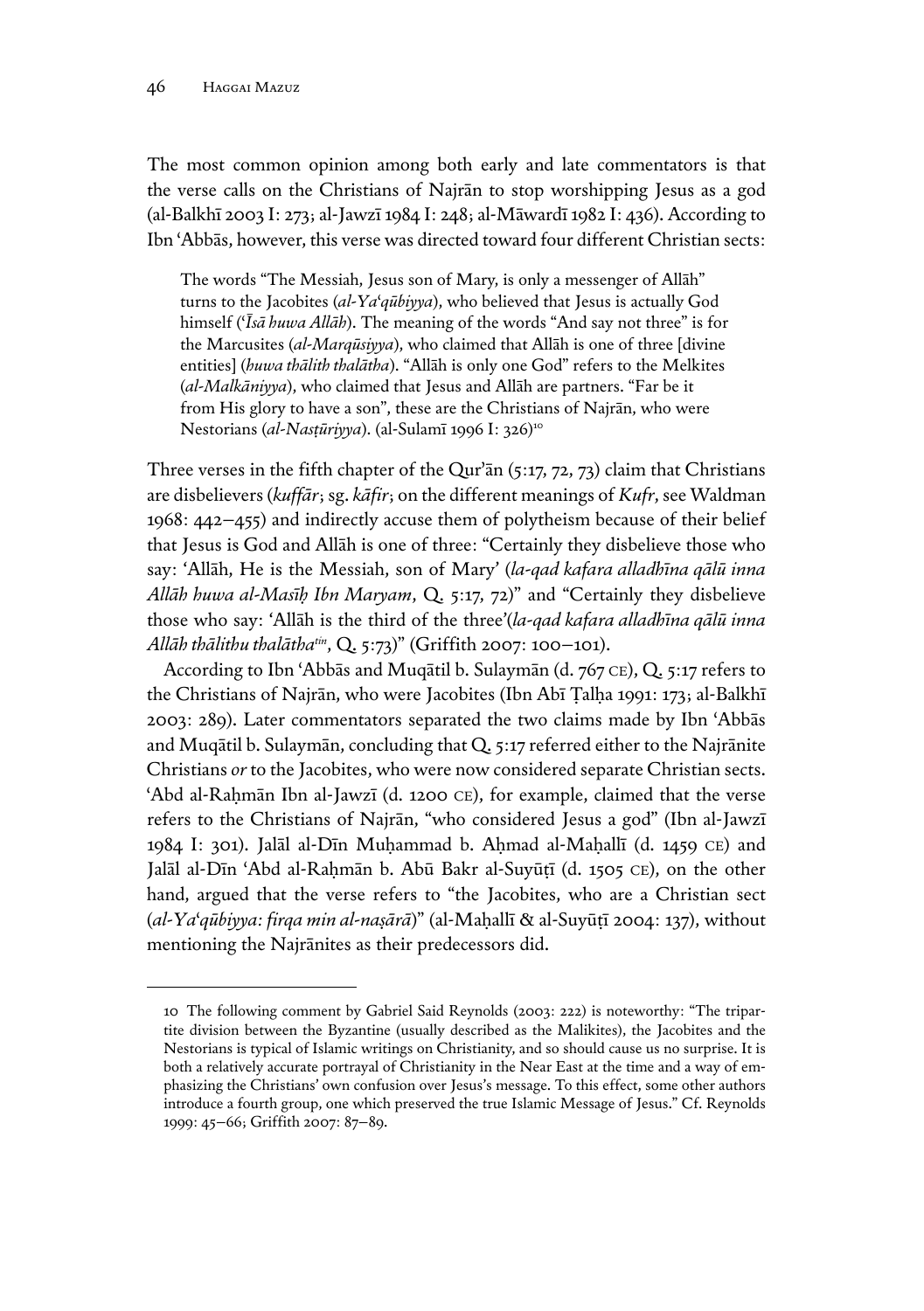In his commentary on Q. 5:73, Ismāʿīl b. ʿUmar Ibn Kathīr (d. 1373 ce) wrote that the Christians may have adopted the Trinity because of  $a -$  possibly deliberate – mistake. Because they omitted the word "servant", the Christians believed that Jesus was God:

The verse refers to some Christians sects such as the Melkites, the Jacobites, and the Nestorians that disrupt Jesus's words: "I am Allāh's servant" (*innī* ʿ*Abd Allāh*). They omitted the word servant (ʿ*abd*) and argued that Jesus said: "I am Allāh." (Ibn Kathīr 1950 II: 81)

So far we have examined the commentaries on the Qurʾānic verses that criticize or condemn the Christians. This reveals that the Najrānites, who refused to accept Islam, provided the primary reason for the revelation (*asbāb al-nuzūl*) 11 of these critical verses.

# **VERSES THAT PRAISE THE CHRISTIANS**

Q. 5:82 expresses a very positive attitude toward Christians, in contrast to Jews and idolaters:

Thou wilt certainly find the most violent of people in enmity (*la-tajidanna ashadda al-nāsi adāwatan*) against the believers to be the Jews and the idolaters (*alladhīna ashrakū*); and thou wilt find the nearest in friendship to the believers to be those who say, "We are Christians (*wa-la-tajidanna aqrabahum mawaddatan li-lladhīna āmanū alladhīna qālū innā naṣārā*)". That is because there are priests and monks among them and because they are not proud.

According to Abū 'Abd Allāh Muḥammad b. Aḥmad b. Abī Bakr al-Qurṭubī (d. 1273 ce), this verse was revealed to Muḥammad in 615, when a group of Muslims sought asylum in Abyssinia because of persecution by the people of Mecca, who worshipped idols. Muslim sources refer to this event as "the first migration" (*al-hijra al-ūlā*). The Meccan idolaters sent ʿAmr b. al-ʿĀṣ (d. 664 ce), considered the most cunning among the Arabs (*dāhiyat al-*ʿ*Arab*), to Abyssinia as the head of a delegation whose mission was to convince the Abyssinian ruler, Negus (Ar. al-Najāshī), not to allow the Muslim refugees to stay in his country. ʿAmr b. al-ʿĀṣ brought gifts to the Negus and hoped he would persuade him to expel the Muslims from Abyssinia (al-Qurṭubī 1965 IV: 212).

In response, Jaʿfar b. Abī Ṭālib (d. 629 ce) recited before the Negus passages from the Chapter of Mary (*sūrat Maryam*, chapter nineteen of the Qurʾān),

<sup>11</sup> For more on this subject, see Rippin 1985: 1–15.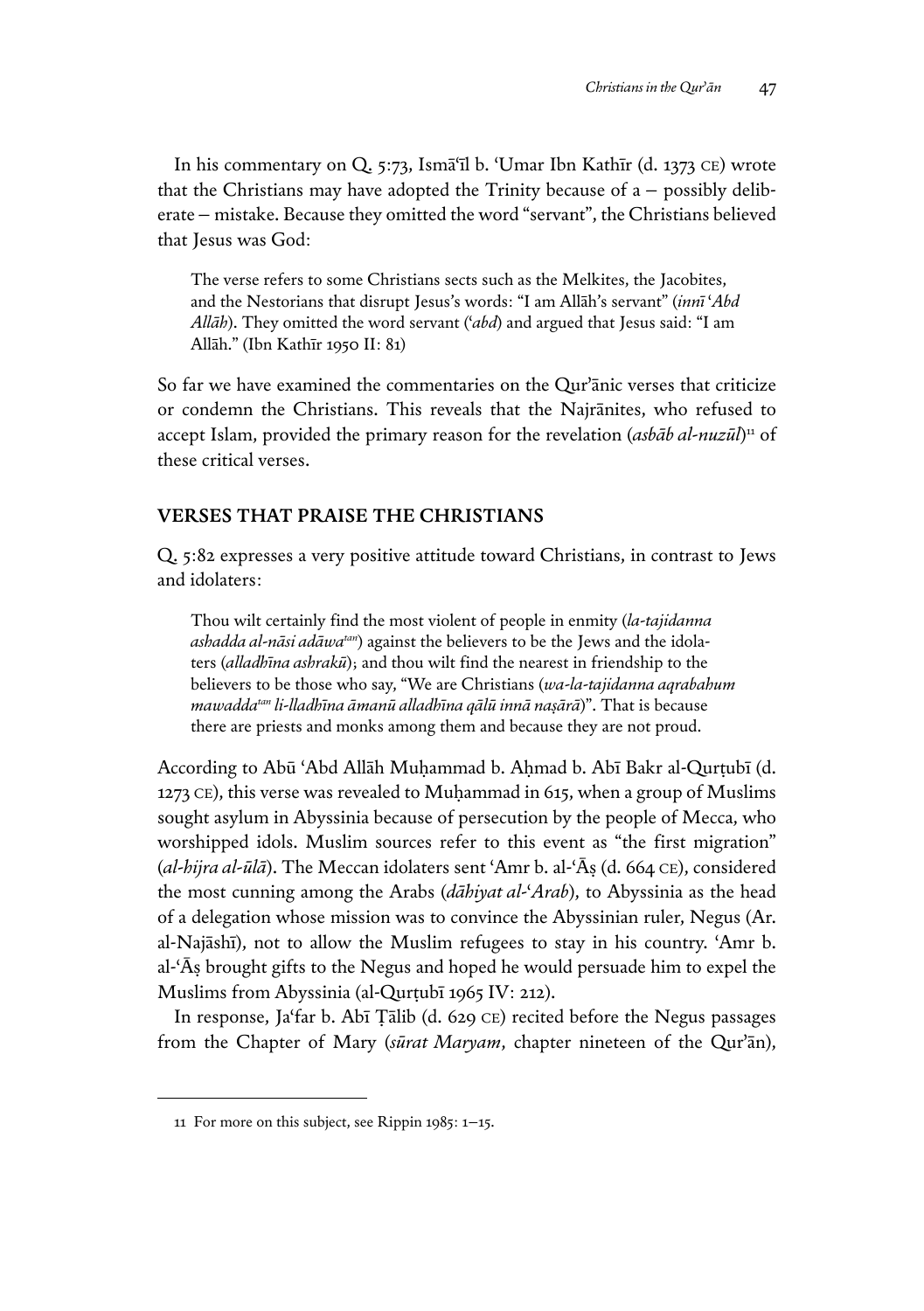which refers to Mary the mother of Jesus. When they heard the verses, some of the Abyssinian monks and priests who were present began to weep and the Negus let the Muslim refugees stay in his country. Al-Qurṭubī (1965 IV: 212) states that the phrase "and thou wilt find the nearest in friendship to the believers to be those who say, 'We are Christians'" refers to those monks and priests.

Al-Qurtubī (1965 IV: 212) writes that a delegation of twenty Abyssinian Christians travelled to Medina over a decade after this event. They met with Muhammad and asked him about Islam. Afterward, Muhammad called on them to convert and read some passages from the Qurʾān. The members of the delegation began to weep inconsolably, and they promptly accepted his invitation to convert and acknowledged him as a prophet.

According to Abū al-Layth Naṣr b. Muḥammad b. Aḥmad al-Samarqandī (1993 I: 119–121) (d. 983 CE), the delegation came back to the Negus and told him about everything that happened. At that point, the Negus accepted Islam and decided to travel to Medina in order to meet Muḥammad; however, he died during the journey. When the news of the Negus's death came to Muḥammad, he and his Companions prayed for the Negus in a manner reserved only for deceased Muslims.

Al-Samarqandī (1993 I: 121) further argued that the phrase "and thou wilt find the nearest in friendship to the believers to be those who say, 'We are Christians'" refers to "those who were Christians in Muḥammad's lifetime, because they did not protest against the Muslims and from them came the largest amount of people who agreed to accept Islam". The commentary of ʿAbd al-ʿAzīz b. ʿAbd al-Salām al-Sulamīʾ (1996 I: 400) (d. 1262 ce) takes a similar position. He says that Q. 5:82 refers to Christians in general and "especially to the Negus and his people, because they converted to Islam".

Al-Samarqandī and al-Sulamī's commentaries present Q. 5:82 as less sympathetic to Christians than one might think from a literal reading of the verse. Al-Sulamī (1996 I: 400), for example, states that only those Christians who converted to Islam are praiseworthy, meaning that only those Christians who ceased to be Christian were seen in a positive light. In an even more generous interpretation, the Christians mentioned are not praised for being objectively "good" or because of some action they have undertaken, but because their attitude toward Islam during Muḥammad's lifetime was considered less problematic than that of the Jews and the Meccan idolaters.<sup>12</sup>

<sup>12</sup> The three large Jewish tribes of Medina were exiled or massacred. The Banū Qaynuqā' and the Banū Naḍīr were exiled, while the Banū Qurayẓa were massacred and their wives and children given as spoils to the Muslim conquerors. In 628, the Muslim army raided the Jewish oasis of Khaybar. Many of the Jews were killed and their women and children taken as captives. On the exile of the Banū Qaynuqāʿ, see al-Wāqidī 1966 I: 176–180. On the exile of the Banū Naḍīr,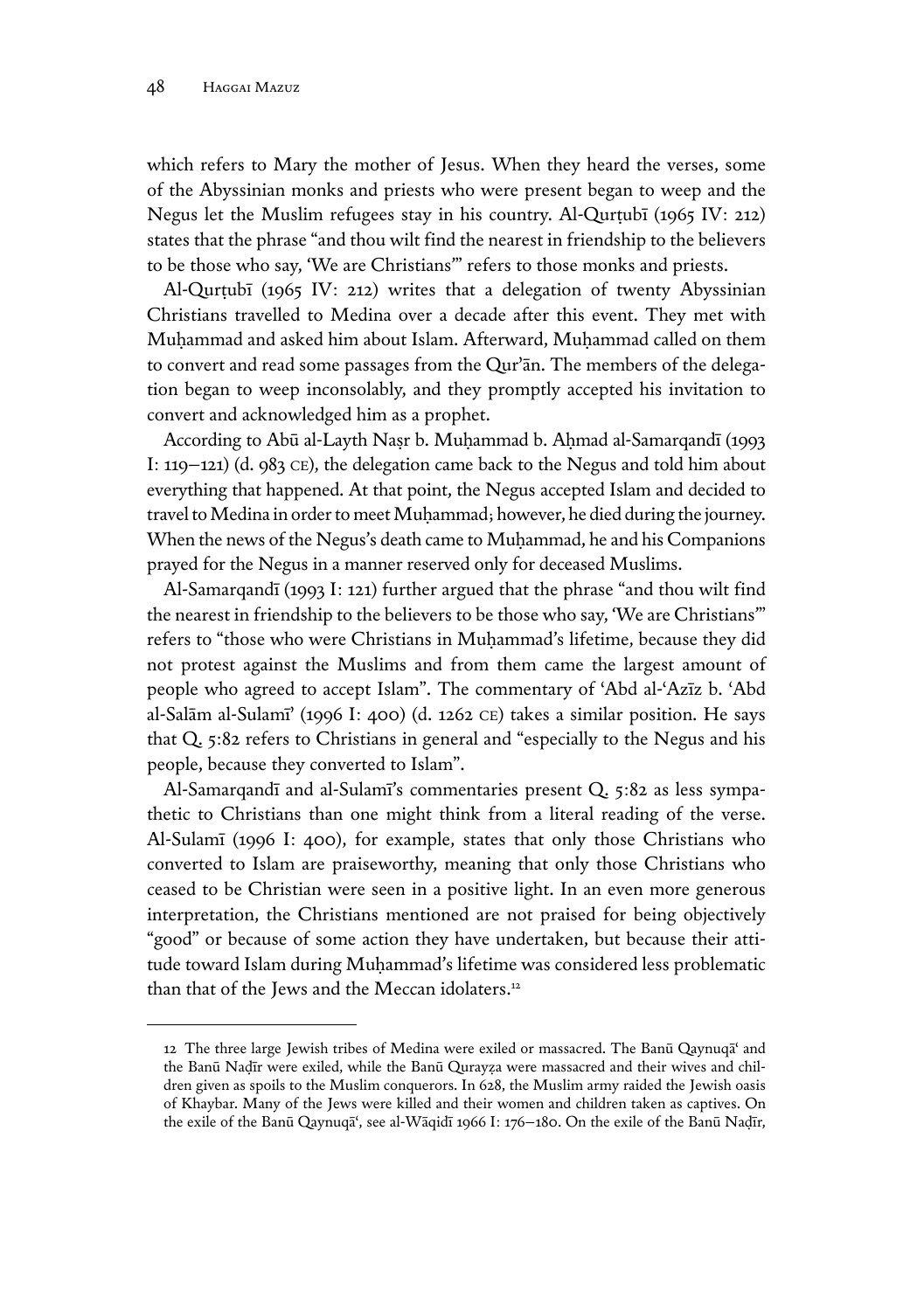Taken literally, Q. 5:85 refers to the future reward that Christians will receive as a result of their faith: "So Allāh rewarded them for what they said, with gardens wherein rivers flow to abide in them [i.e. wherein they abide]. And that is the reward of the doers of good." There were commentators, however, who argued that this was not the case. Ibn ʿAbbās, for example, argued that the reward in question will be given to Muhammad's Companions. Ibn Zayd thought that the verse referred to Muḥammad himself. Muqātil b. Sulaymān held that it refers to the first people who accepted Islam (Ibn al-Jawzī 1984 I: 305).<sup>13</sup> Similar to his commentary on Q. 2:62, which will be mentioned later, al-Qurṭubī (1965 IV: 212) believed that the reward mentioned in Q. 5:85 is only for those Christians with pure faith who believe in Muḥammad's prophecy and his prophetic mission.

Q. 2:62 mentions four religious groups who will be rewarded for their faith in Allāh. The Christians are one of these groups. "Surely those who believe [i.e. the Muslims]", the passage reads, "and those who are Jews, and the Christians, and the Sabians, [see Mazuz 2012: 233–254] whoever believes in Allāh and the Last Day and does good, they have their reward with their Lord, and there is no fear for them, nor shall they grieve".

According to al-Sulamī (1996 I: 212), this verse was abrogated (*mansūkha*; on abrogation (*naskh*), see *EI2*, s.v. Naskh (J. Burton)) and superseded by Q. 3:85, according to which "whoever seeks a religion other than Islam, it will not be accepted from him, and in the Hereafter he will be one of the losers". Q. 3:85 strongly implies that a person should not belong to a religion other than Islam; this would rule out *inter alia* being a Christian. Al-Qurṭubī (1965 II: 84), however, argued against this interpretation. He claimed that Q. 2:62 was not abrogated by Q. 3:85, because Q. 2:62 refers to those members of the three non-Muslim religions who acknowledged Muḥammad as a prophet.

ʿAbd Allāh b. ʿUmar al-Bayḍāwī's (d. 1268 ce) commentary on Q. 2:62 returns to the story of the Negus and the Abyssinian monks and priests. While the verse

see al-Wāqidī 1966 I: 374–375. On the Banū Qurayza, see Kister 1986: 61–96. On the battle of Khaybar, see al-Wāqidī 1966 II: 542–566.

Muḥammad also had many conflicts with the Meccan idolaters; both sides clashed on the battlefield three times in 624, 625, and 627. These battles are described by al-Wāqidī and many other Muslim historiographers in great detail.

<sup>13</sup> The first to accept Muḥammad as a prophet were his wife, Khadīja, ʿAlī b. Abī Ṭālib, Abū Bakr, Bilāl, and Zayd b. Ḥāritha. While there is consensus regarding the first woman, Khadīja, there is disagreement regarding the first man to acknowledge Muḥammad as a prophet. According to one *ḥadīth*, Muḥammad was asked who was following him and he answered that there were two men: one a free man and the other a slave, [referring to] Abū Bakr and Bilāl (*man tabi* ʿ*aka* ʿ*alā hādhā al-amr. qāla: ittaba*ʿ*anī* ʿ*alayhi rajulani, ḥurrun wa-*ʿ*abdun: Abū Bakr wa-Bilāl*). (al-Ṭabarī 1960 II: 315) In another *ḥadīth* it is said that the first believer was Zayd b. Ḥāritha (al-Ṭabarī 1960 II: 316).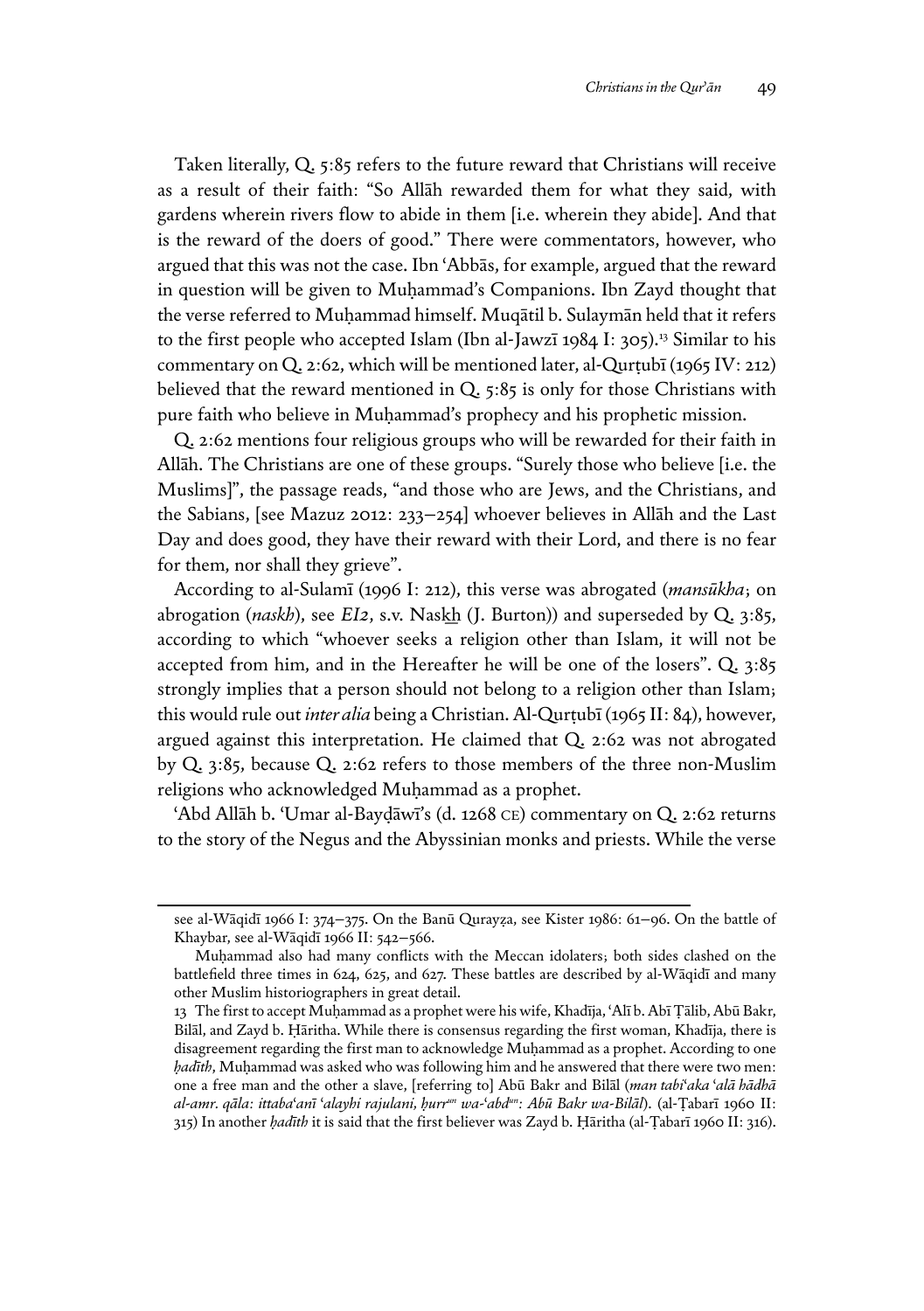states, "whoever believes in Allāh and the Last Day and does good" will receive a future reward, this commentary speaks only about Christians who acknowledge Muḥammad as a prophet:

This verse was revealed [by Allāh to Muḥammad] when the representative of the messenger of Allāh read in front of the Negus and his people the Chapter of Mary. When they heard the chapter, the Negus and his people became excited and cried. There is another opinion regarding the circumstances of this revelation, according to which this verse was revealed when thirty-seven – and some say they were seventy – of the Negus's people came to the messanger of Allāh and heard him reading *sūrat yā* ʾ *sīn* [Chapter thirty-six of the Qurʾān, this chapter contains stories similar to various narratives in the New Testament]. In response, they cried and acknowledged him as a prophet. (al-Bayḍāwī 1968 I: 206)

An examination of the commentaries on the Qurʾānic verses that praise the Christians reveals that the Abyssinian Christians and the Negus were the primary factor in the revelation of these verses and there is a repeating motif in many of the commentaries: that these Christians acknowledged Muḥammad as a prophet.

# **CONCLUSION**

At the heart of the polemic between the Muslims and Christians in the early stages of Islam was the nature of Jesus and the Christians' refusal to acknowledge Muḥammad as a prophet.14 The Muslims acknowledged Jesus as a prophet and the Messiah, though not as the son of God. They also acknowledged many of the biblical characters as prophets and therefore had a great deal in common with Christians. Once a Christian acknowledges Muḥammad as a prophet, the differences in belief between him and a Muslim are minimalized and become blurred.<sup>15</sup>

An examination of the commentaries on the Qurʾānic verses that criticize the Christians shows that the commentators mostly refer to the Najrānite Christians,

<sup>14</sup> For more on this subject, see Thomas 1992.

<sup>15</sup> For more on this subject, see Gibb 1969: 2. In the 9th century, there was a growing polemic between the Christian clergy (from three denominations: Melkites, Jacobites, and Nestorians) and Muslim sages. The dialogue between them reveals that the Muslims tried to blur the differences between Islam and Christianity in order to bring Christians closer to Islam. According to Wadi Z. Haddad (1990: 34–36), the Christian clergy was afraid that "the lack of the believers' knowledge of the sophisticated doctrines of the faith may lead to a blurring of the distinctiveness and subtlety of some of the issues". He further argued that "this is true especially in the rural areas where adherents of the different religions may not be able to distinguish among them due to the similarity of their basic tenets. This makes the transition from Christianity to Islam easy and untraumatic, especially in the presence of incentives."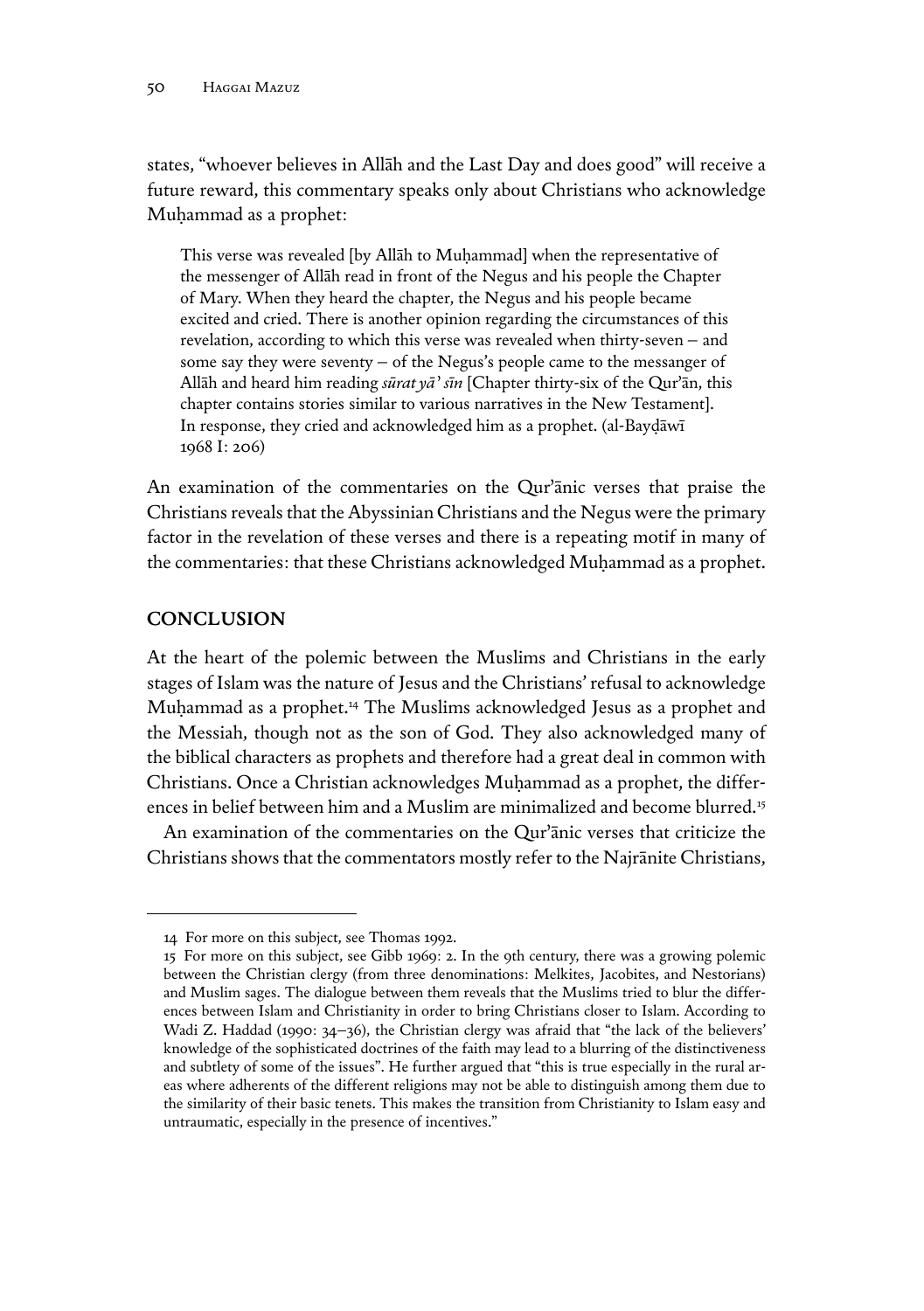who refused to accept Islam. The Najrānites are referred to as "those who went astray [from the right path]" and as disbelievers, as well as being accused of polytheism. By contrast, the commentaries on the Qurʾānic verses that praise the Christians praised only those Christians who accepted Islam or acknowledged Muḥammad as a prophet. Particular emphasis is placed on the Abyssinian Christians and their ruler.

The findings of this article reveal a clear exegetic approach to Christians in the Qurʾān. According to the commentaries, there are two types of Qurʾānic Christians. Those who did not accept Muḥammad and Islam, thus remaining Christian, were condemned. However, those who acknowledged Muḥammad as a prophet and accepted Islam were therefore not Christians, but Muslims, and were praised.

#### **REFERENCES**

- Ayoub, Mahmoud 1997. Nearest in Amity: Christians in the Qurʾān and contemporary exegetical tradition. *Journal of Islam and Christian-Muslim Relations* 8(2): 145–164.
- al-Balādhurī, Aḥmad b. Yaḥyā 1957. *Futūḥ al-Buldān*. Beirut: Dār al-Nashr liʾl-Jāmiʿīyyin.
- al-Balkhī, Muqātil b. Sulaymān 2003. *Tafsīr Muqātil b. Sulaymān*, I–III. Beirut: Dār al-Kutub al-ʿIlmiyya.
- al-Bayḍāwī, ʿAbd Allāh b. ʿUmar 1968. *Anwār al-Tanzīl wa-Asrār al-Ta*ʾ*wīl*, I–II. Osnabrück: Biblio.
- Charfi, Abdelmajid 1980. Christianity in the Qurʾān Commentary of Ṭabarī. *Islamochristiana* 8: 105–148.
- *EI2*: *Encyclopaedia of Islam* 1960–2005. Leiden: Brill.
- Friedmann, Yohanan 2003. *Tolerance and Coercion in Islam: Interfaith relations in the Muslim tradition*. Cambridge: CUP.
- Gibb, Hamilton Alexander Rosskeen 1969. *Mohammedanism: An Historical survey*. London: OUP.
- Griffith, Sidney H. 2007. Syriacisms in the "Arabic Qurʾān": Who were "those who said 'Allāh is third of three'" according to al-Māʾida 73? In: Bruno Chiesa, Meir M. Bar Asher, Sarah Stroumsa & Simon Hopkins (eds), *A Word Fitly Spoken: Studies in Mediaeval exegesis of the Hebrew Bible and the Qur*ʾ*ān. Presented to Haggai Ben-Shammai*: 83–110. Jerusalem: The Ben-Zvi Institute.
- HADDAD, Wadi Z. 1990. Continuity and Change in Religious Adherence: Ninth-century Baghdad. In: Michael Gervers & Ramzi Jibran Bikhazi (eds), *Conversion and Continuity: Indigenous Christian communities in Islamic lands, eight to eighteenth centuries*: 33–53. Toronto: Pontifical Institute of Medieval Studies.
- Ibn Abī Ṭalḥa, ʿAlī 1991. *Ṣaḥīfat* ʿ*Alī b. Abī Ṭalḥa* ʿ*an Ibn* ʿ*Abbās fī Tafsīr al-Qur*ʾ*ān al-Karīm*. Beirut: Muʾassasat al-Kutub al-Thaqāfiyya.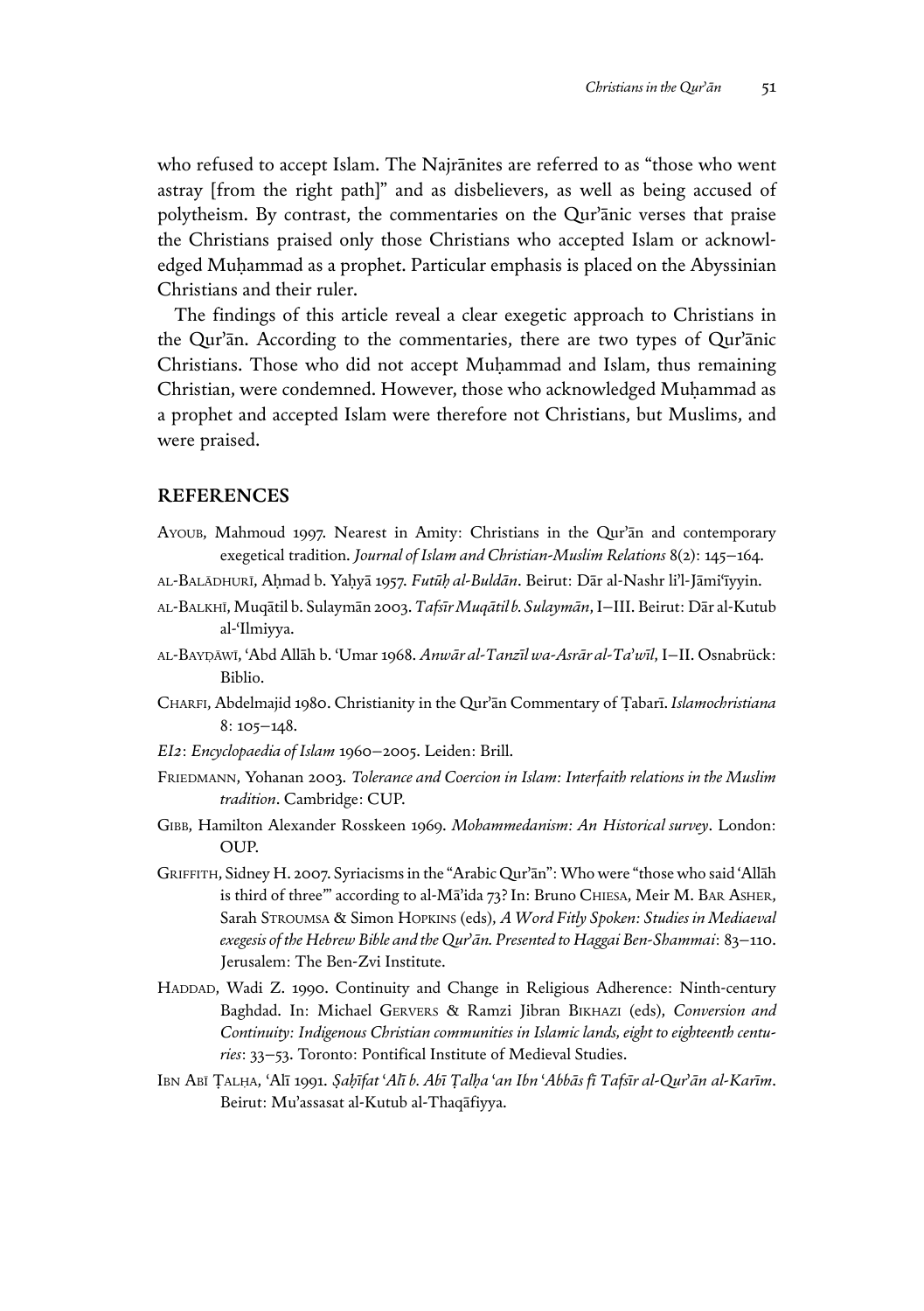- Ibn Hishām, Abū Muḥammad ʿAbd al-Malik al-Ḥimyarī al-Maʿāfirī 1937. *Sīrat al-Nabī*, I–III. Cairo: al-Maktaba al-Tijāriyya al-Kubrā*.*
- Ibn al-Jawzī, ʿAbd al-Raḥmān b. ʿAlī b. Muḥammad 1984. *Zād al-Masīr fī* ʿ*ilm al-Tafsīr*, I–IX. Beirut: al-Maktab al-Islāmī liʾl-Ṭibāʿa waʾl-Nashr.
- Ibn Kathīr, Ismāʿīl b. ʿUmar 1950. *Tafsīr al-Qur*ʾ*ān al-Karīm*, I–IV. Cairo: Dār Iḥyāʾ al-Kutub al-ʿArabiyya.
- Ibn Saʿd, Muḥammad 1995. *Sunan al-Nabī wa-Ayyāmuhu*, I–II. Beirut: al-Maktab al-Islāmī*.*
- IBN SA'D, Muḥammad 2001. Kitāb al-Țabaqāt al-Kabīr, I–XI. Cairo: Maktabat al-Khānjī.
- KISTER, Meir Jacob 1986. The Massacre of the Banū Qurayza: A Re-Examination of a tradition. *Jerusalem Studies in Arabic and Islam* 8:61–96.
- LAZARUS-YAFEH, Hava 1986. Ezra-'Uzayr and the Foundation of the Pre-Islamic Polemic. *Tarbitz* 55: 359–379 [in Hebrew].
- Lazarus-Yafeh, Hava 1992. *Intertwined Worlds: Medieval Islam and Bible criticism*. NJ: PUP.
- McAuliffe, Jane Dammen 1991. *Qur*ʾ*ānic Christians: An Analysis of classical and modern exegesis*. Cambridge: CUP.
- al-Maḥallī, Jalāl al-Dīn Muḥammad b. Aḥmad & Jalāl al-Dīn ʿAbd al-Raḥmān b. Abū Bakr Al-Suyūṭī 2004. *Tafsīr al-Jalālayn*. Cairo: Muʾassasat al-Mukhtār.
- Massignon, Louis 1955. *La Mubâhala de Médine et l'hyperdulie de Fâtima*. Paris: Librairie Orientale et Américaine.
- Maulana, Muḥammad ʿAlī 1998. *The Holy Qur*ʾ*ān: Arabic text, English translation and commentary*. Lahore: The Lahore Ahmadiyya Movement in Islam.
- al-Māwardī, ʿAlī b. Muḥammad b. Ḥabīb 1982. *Tafsīr al-Māwardī: al-Nukat wa*ʾ*l-*ʿ*Uyūn*, I– IV. Kuwait: Wizārat al-Awqāf wal-Shuʾūn al-Islāmiyya, al-Turāth al-Islāmī.
- Mazuz, Haggai 2012. The Identity of the Sabians: Some insights. In: Dov Schwartz & Raphael Jospe (eds), *Jewish Philosophy: Perspectives and retrospectives*: 233–254. Boston: Academic Studies Press.
- al-Qurṭubī, Abū ʿAbd Allāh Muḥammad b. Aḥmad b. Abī Bakr 1965. *Al-Jāmi* ʿ *li-Aḥkām al-Qur*ʾ*ān*, I–X. Beirut: Dār al-Turāth al-ʿArabī.
- al-Rāzī, Fakhr al-Dīn Muḥammad b. ʿUmar n.d. *Mafātīḥ al-Ghayb: al-Tafsīr al-Kabīr*, I– XVII. Tehran: Dār al-Kutub al-ʿIlmiyya.
- REYNOLDS, Gabriel Said 1999. The Ends of al-Radd al-Jamīl and Its Portrayal of Christian Sects. *Islamochristiana* 25: 45–66.
- REYNOLDS, Gabriel Said 2003. A Medieval Islamic Polemic against Certain Practices and Doctrines of the East Syrian Church: Introduction, excerpts and commentary. In: David Thomas (ed.), *Christians at the Heart of Islamic Rule: Church life and scholarship in* ʿ*Abbasid Iraq*: 215–230. Leiden: Brill.
- Rippin, Andrew 1985. The Exegetical Genre of *Asbāb al-Nuzūl*: A Bibliographical and terminological survey. *Bulletin of the School of Oriental and African Studies* 48: 1–15.
- al-Samarqandī, Abū al-Layth Naṣr b. Muḥammad b. Aḥmad 1993. *Baḥr al-*ʿ*Ulūm*, I–III. Beirut: Dār al-Kutub al-ʿIlmiyya.